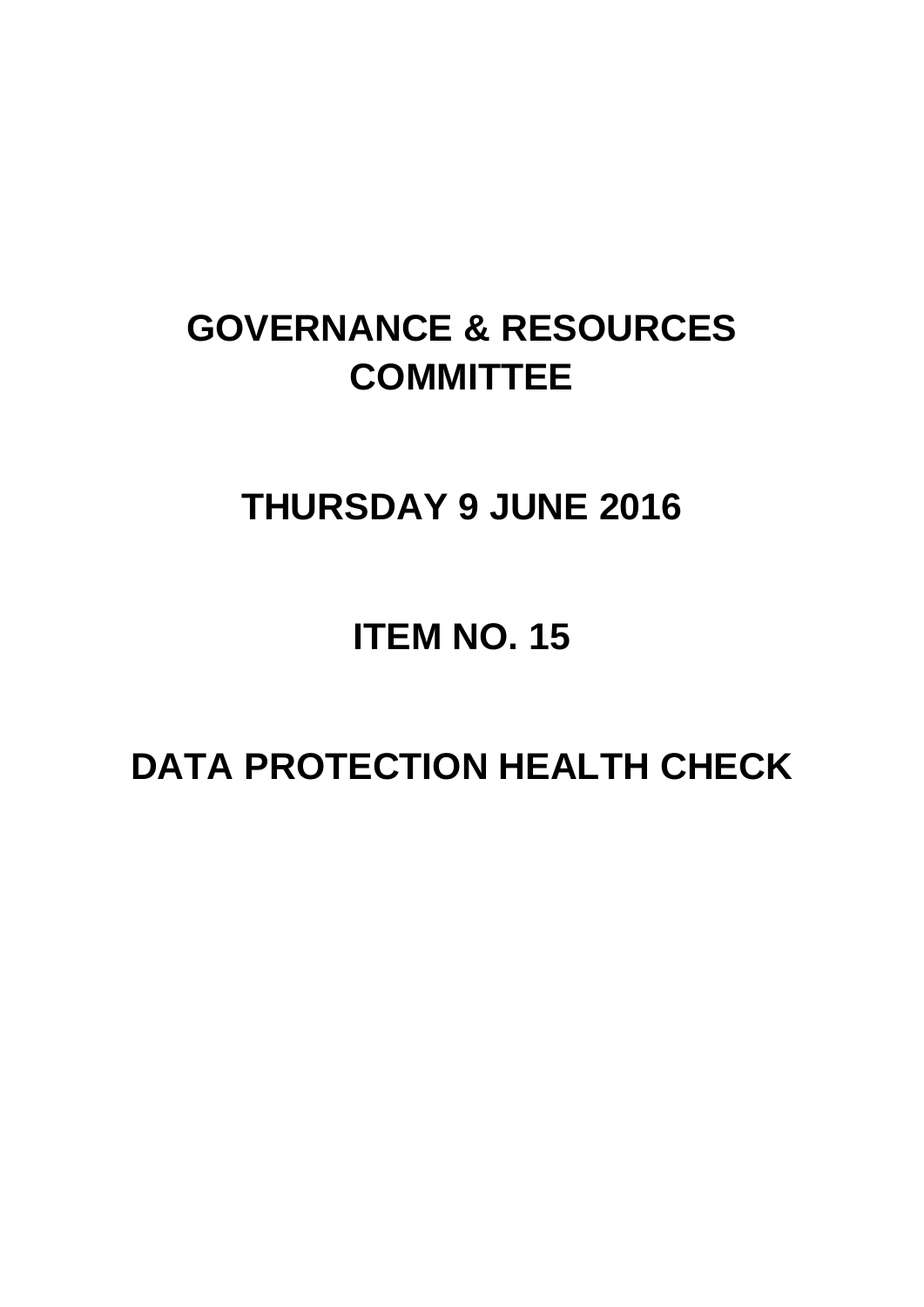GOVERNANCE AND RESOURCES COMMITTEE 9 JUNE 2016

Report of the Head of Resources

### **DATA PROTECTION HEALTH CHECK**

#### **PURPOSE OF REPORT**

This report seeks Members' approval for the appointment of a consultant to carry out a Data Protection Health Check.

#### **RECOMMENDATIONS**

1. That Members approve the appointment of Company C to carry out a Data Protection Health Check.

2. That Council be requested to approve the virement of £15,790 from the salaries budget to fund the Health Check.

#### **WARDS AFFECTED**

None

#### **STRATEGIC LINK**

The services provided under this contract will support the District Council's values to be open and transparent when making decisions and to use public resources ethically and responsibly.

#### **1. REPORT**

- 1.1 The Council must ensure that the information it holds complies with the data protection act and with the good practice set out by the Information Commissioner's Office (ICO). Failure to comply can result in fines and/or enforcement action.
- 1.2 Members of this committee will be aware that an internal audit review of data protection arrangements concluded that arrangements were unsatisfactory and made a number of recommendations. Some of the recommendations have not yet been implemented.
- 1.3 Provision was made in the 2016/17 budget for the appointment of an employee who would be responsible for addressing some of the data protection issues. The Corporate Leadership Team agreed that, prior to making an appointment, it would be helpful to commission an independent health check of data protection / information governance arrangement in order to assess what resources might be required to enable the Council to comply fully with statutory requirements. This report looks at the proposals that have been received for the Health Check.
- 1.4 Three proposals have been received. The proposals vary considerably in depth and price. The key information is set out in the table below: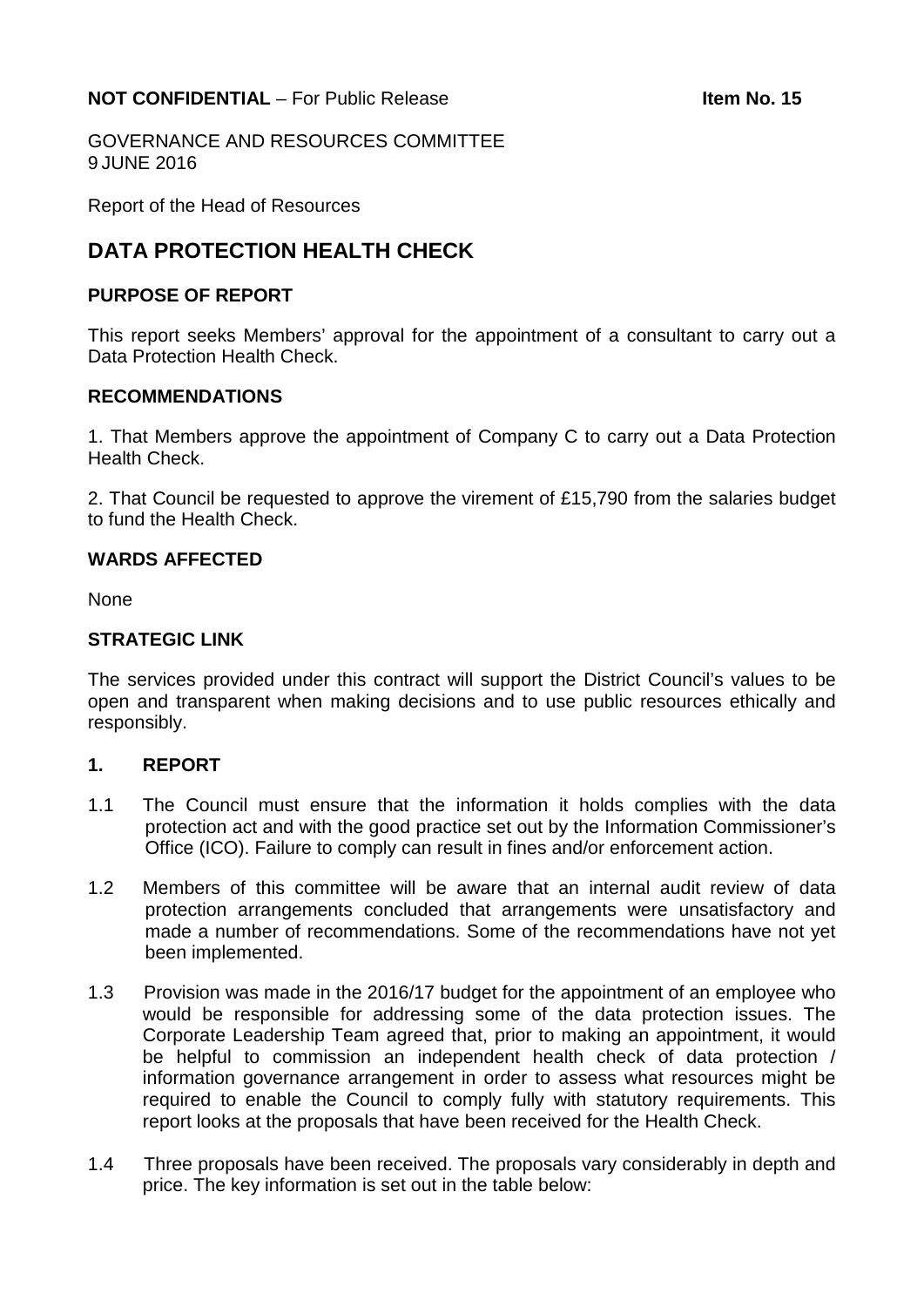| Supplier                                                                            | Company A                                                                                                                                                                                                                                    | Company B                                                                                                                                                                                                | Company C                                                                                                                                           |
|-------------------------------------------------------------------------------------|----------------------------------------------------------------------------------------------------------------------------------------------------------------------------------------------------------------------------------------------|----------------------------------------------------------------------------------------------------------------------------------------------------------------------------------------------------------|-----------------------------------------------------------------------------------------------------------------------------------------------------|
| Price                                                                               | Data protection £19,500                                                                                                                                                                                                                      | £2,600<br>covers<br>data                                                                                                                                                                                 | £15,790<br>data<br>covers                                                                                                                           |
|                                                                                     | Information<br>Assurance                                                                                                                                                                                                                     | protection<br>and                                                                                                                                                                                        | protection<br>and                                                                                                                                   |
|                                                                                     | £10,500                                                                                                                                                                                                                                      | information governance                                                                                                                                                                                   | information governance                                                                                                                              |
| Price includes:                                                                     |                                                                                                                                                                                                                                              |                                                                                                                                                                                                          |                                                                                                                                                     |
| Scoping exercise?                                                                   | Already done                                                                                                                                                                                                                                 | Yes                                                                                                                                                                                                      | Yes. Will use Privacy<br>Management Framework                                                                                                       |
| Desktop review of existing documentation?                                           | <b>Yes</b><br>all<br>relevant<br>$\overline{\phantom{m}}$<br>documentation                                                                                                                                                                   | Yes                                                                                                                                                                                                      | Yes $-$ up to 10 privacy-<br>related documents.                                                                                                     |
| Interviews with key officers?                                                       | Yes                                                                                                                                                                                                                                          | Yes                                                                                                                                                                                                      | 10 <sup>°</sup><br><b>Yes</b><br>$\overline{\phantom{m}}$<br><b>up</b><br>to<br>stakeholders expect this<br>to include one from each<br>Department. |
| Review of findings against required areas?                                          | Yes - a gap analysis will<br><b>The</b><br>prepared.<br>be<br>will consider<br>exercise<br>DPA compliance and the<br>wider<br>Information<br>Compliance<br>Assurance<br>status.                                                              | includes<br>Yes<br>compliance, governance,<br>assurance,<br>assurance,<br>technology                                                                                                                     | Yes - a gap analysis will<br>be prepared                                                                                                            |
| Report with recommendations and suggested actions?                                  | Yes – written report to<br>highlight<br><b>of</b><br>areas<br>compliance<br>and<br>non-<br>compliance & suggested<br>approach to mitigate ore<br>remediate specific non-<br>compliances.<br>Can<br>be<br>presented<br>verbally<br>to<br>CLT. | Yes – could be presented<br>interactive<br>an<br>as<br>workshop.<br>Report will<br>highlight<br>overall<br>risk<br>profile, good<br>practice,<br>knowledge<br>gaps,<br>improvements & training<br>needs. | Yes – will identify gaps in<br>data<br>the<br>protection<br>environment and provide<br>recommendations<br>on<br>how to address these.               |
| Addresses additional requirements of the EU General<br>Data Protection Regulations? | Yes                                                                                                                                                                                                                                          | Not mentioned                                                                                                                                                                                            | Yes                                                                                                                                                 |
| Security<br>Payment Card<br>Industry<br>Data<br>Standard<br>compliance included     | Yes<br>but £8,250 additional cost                                                                                                                                                                                                            | Not mentioned                                                                                                                                                                                            | Not mentioned                                                                                                                                       |
| Includes FOI and DP Subject Access Request handling?                                | Yes                                                                                                                                                                                                                                          | Not mentioned                                                                                                                                                                                            | Not mentioned                                                                                                                                       |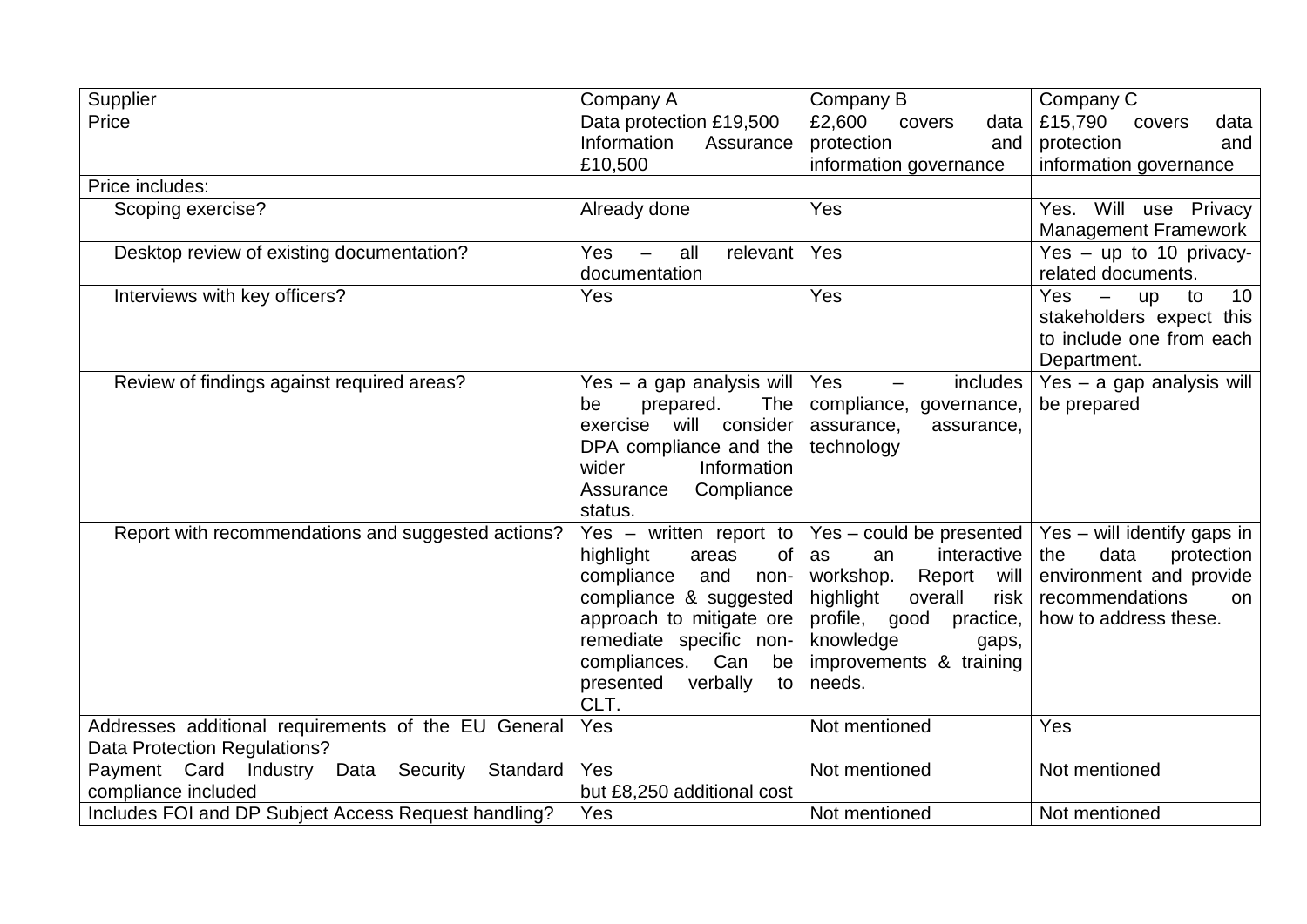- 1.5 The Corporate Leadership Team have evaluated the proposals and agree that the proposal from Company C offers the best solution in terms of price, depth of analysis, experience of those undertaking the work and knowledge of Local Government.
- 1.6 There is no specific budgetary provision for the appointment of a company to carry out the data protection health check. However, the 2016/17 budget includes £26,379 for the salary and oncosts of a data protection officer; this has not yet been utilised. It is suggested that Council be requested to approve virement of £15,790 from the salaries budget to fund the cost of the health check.

#### **2. RISK ASSESSMENT**

#### **Legal**

The virement provisions are contained within Financial Regulations. The proposals contained within the report are aimed at mitigating risk. The overall legal risk is therefore medium and will be reviewed upon completion of the proposed exercise.

#### **Financial**

The cost of the data protection health check can be financed by using virement from the salaries budget. Failure to comply with the Data Protection Act can result in significant fines and/or enforcement action. The financial risk of implementing the recommendations of this report is assessed as "low".

#### **Corporate Risk**

The Council holds significant amounts of information / data, some of which is classed as personal information. The Council has a responsibility to adopt arrangements that protect personal information while at the same time it faces intense pressure to deliver unprecedented funding cuts, organisational change and innovation in service delivery while meeting public demands for greater transparency in decision-making and performance.

With the Council's aspiration to become paperless, along with mobile and home working arrangements, there is an increased risk that data is shared inappropriately with the wrong individuals/bodies/committees etc. and that information is not appropriately safeguarded. Effective arrangements for data protection will ensure that the Council does not risk financial or reputation damage arising from data protection security breaches

#### **3. OTHER CONSIDERATIONS**

In preparing this report, the relevance of the following factors has also been considered: prevention of crime and disorder, equalities, environmental, climate change, health, human rights, personnel and property.

#### **4. CONTACT INFORMATION**

Karen Henriksen, Head of Resources Telephone: 01629 761284 e-mail: [karen.henriksen@derbyshiredales.gov.uk](mailto:karen.henriksen@derbyshiredales.gov.uk)